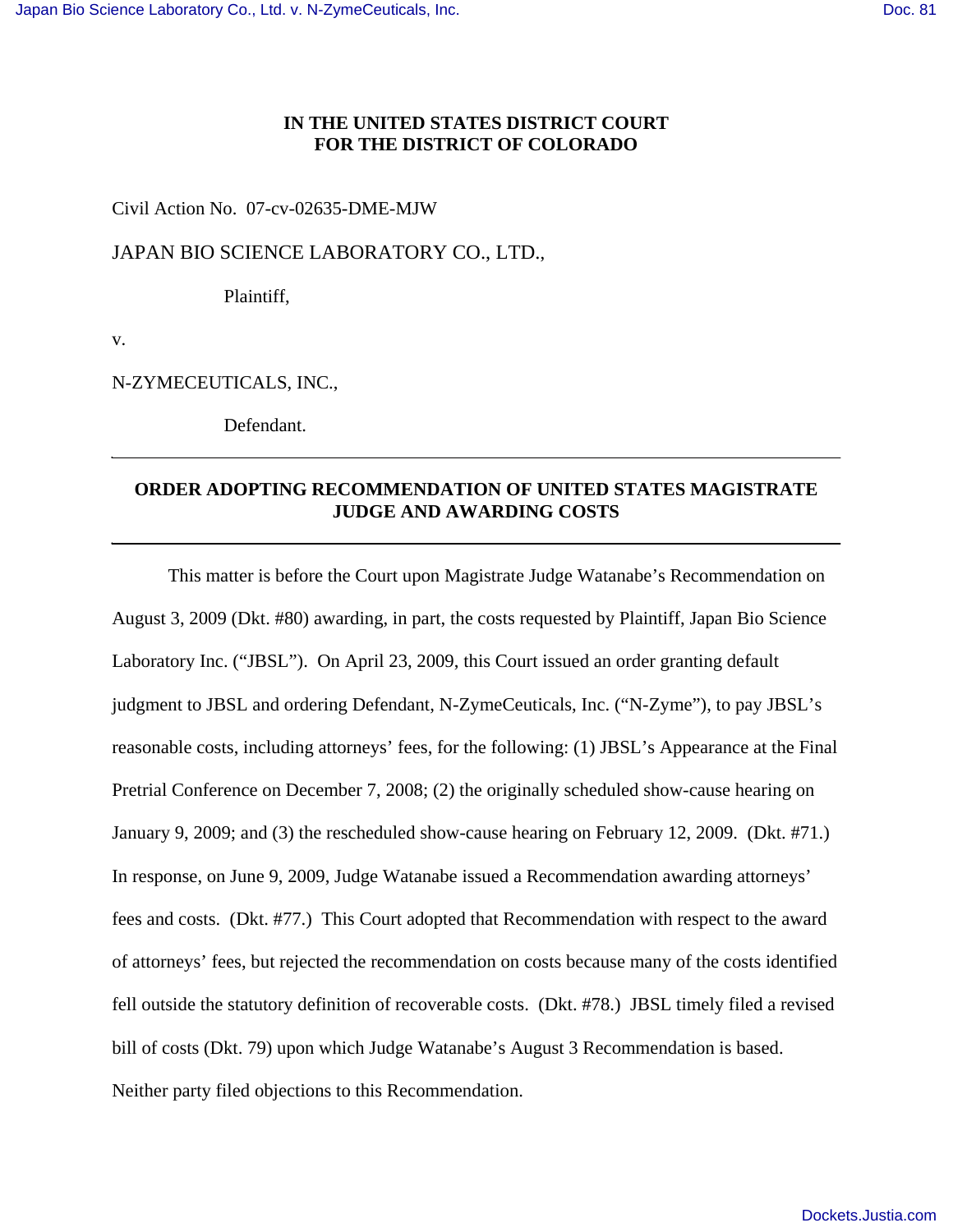#### I. Standard of Review

Because neither party filed objections, this Court may, in its "considerable discretion," review the Recommendation under "any standard it deems appropriate." Summers v. Utah, 927 F.2d 1165, 1167-68 (10th Cir. 1991). The Court has reviewed the Recommendation for "clear error on the face of the record." See Strepka v. Sailors, 494 F. Supp. 2d 1209, 1215 (D. Colo. 2007).

### II. Discussion

For the reasons that follow, the Court concludes that there is not clear error on the face of the record. Accordingly, the Court adopts Judge Watanabe's Recommendation in full.

## A. *Costs Recoverable under Fed. R. Civ. P. 54(d)(1)*

In Crawford Fitting Co. v. J.T. Gibbons, Inc., 482 U.S. 437, 440-42 (1987), the Supreme Court held that "the term 'costs' as used in Rule 54(d)" is defined by the language of 28 U.S.C. § 1920." The Court explicitly rejected the possibility that "the discretion granted by Rule 54(d) is a separate source of power to tax as costs expenses not enumerated in § 1920. 482 U.S. at 441. Rather, "Section 1920 enumerates expenses that a federal court may tax as a cost under the discretionary authority found in Rule 54(d)." Id. at 441-42. Section 1920 grants federal courts the authority to "tax as costs the following:

- (1) Fees of the clerk and marshal;
- (2) Fees for printed or electronically recorded transcripts necessarily obtained for use in the case;
- (3) Fees and disbursements for printing and witnesses;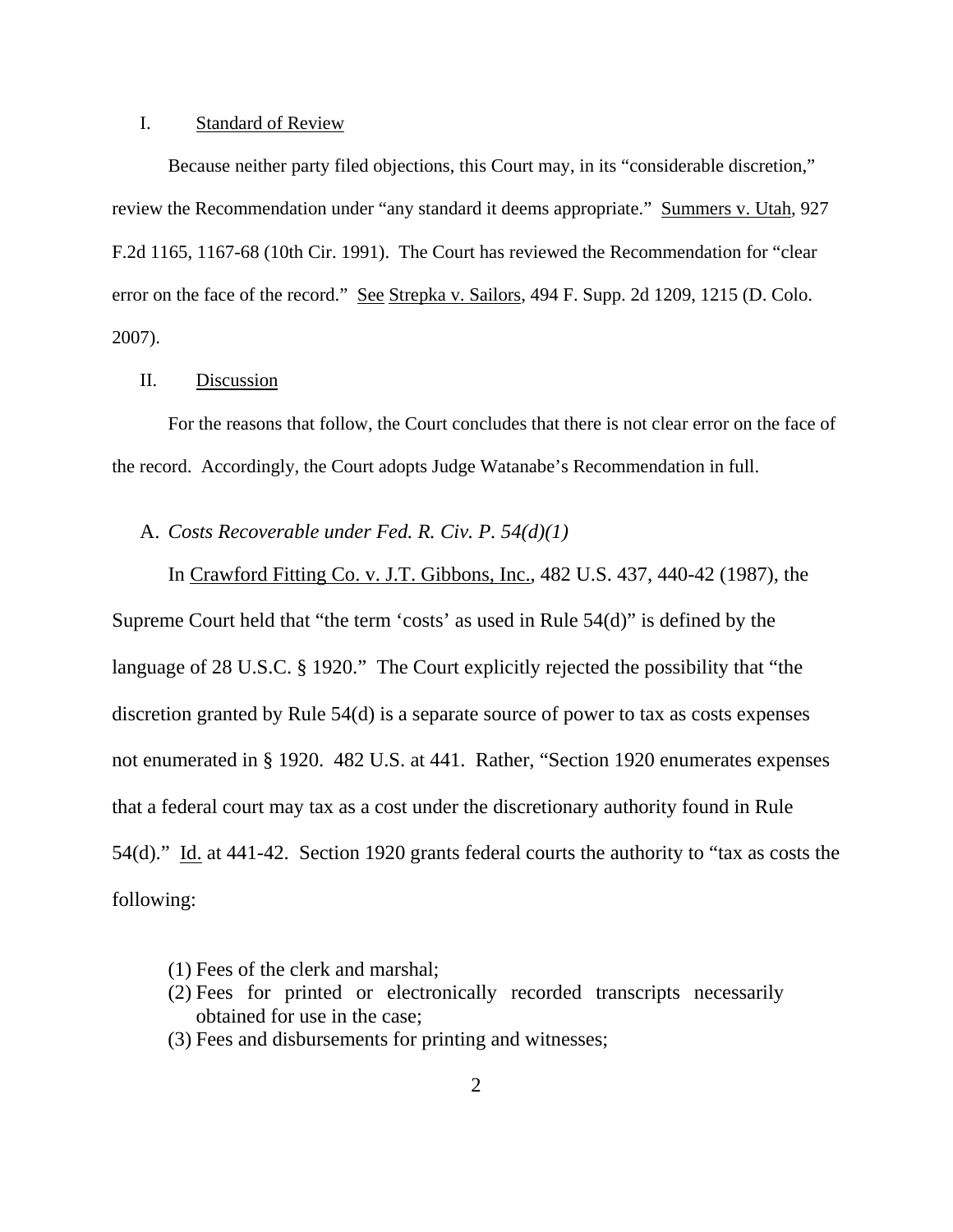- (4) Fees for exemplification and the costs of making copies of any materials where the copies are necessarily obtained for use in the case;
- (5) Docket fees under section 1923 of . . . title [28];
- (6) Compensation of court appointed experts, compensation of interpreters, and salaries, fees, expenses, and costs of special interpretation services under section 1828 of . . . title [28].

B. *Ruling on the Magistrate Judge's Recommendation*

While JBSL requested an award of \$2,757.69 in total costs, Judge Watanabe recommended awarding only \$1,656.64. He recommended denying Westlaw charges (\$262.45 and \$456.09) and travel expenses for K. Solerno's deposition (\$382.51) because they appeared to cover the attorney's travel expenses, not deponent Solerno's expenses. In contrast he recommended awarding the depositions fees and transcript fees of R.

Holsworth and M. Holsworth (\$1359.35) as well as K. Solerno (\$297.29).

Judge Watanabe did not clearly err in denying the Westlaw charges and travel expenses. The Tenth Circuit has held that computer-assisted legal research falls outside the definition of "costs" in Section 1920. See Sorbo v. United Parcel Service, 432 F.3d 1169, 1180 (10th Cir. 2005). It has also held that counsel's travel expenses are not recoverable costs under Section 1920. See id. JBSL's travel expenses appear to be those dated 10/30/08, which total \$382.51:

Reimbursable Expense – Radison Hotel, lodging for E. Peros in Orange county on 10/27/08 – 10/28/08 \$122.08 Reimbursable Expense – Budget Rental Car for E. Peros in CA on 10/27/08 – 10/28/08 \$183.51 Reimbursable Expense – Breakfast in CA for E. Peros on 10/28/08 \$8.70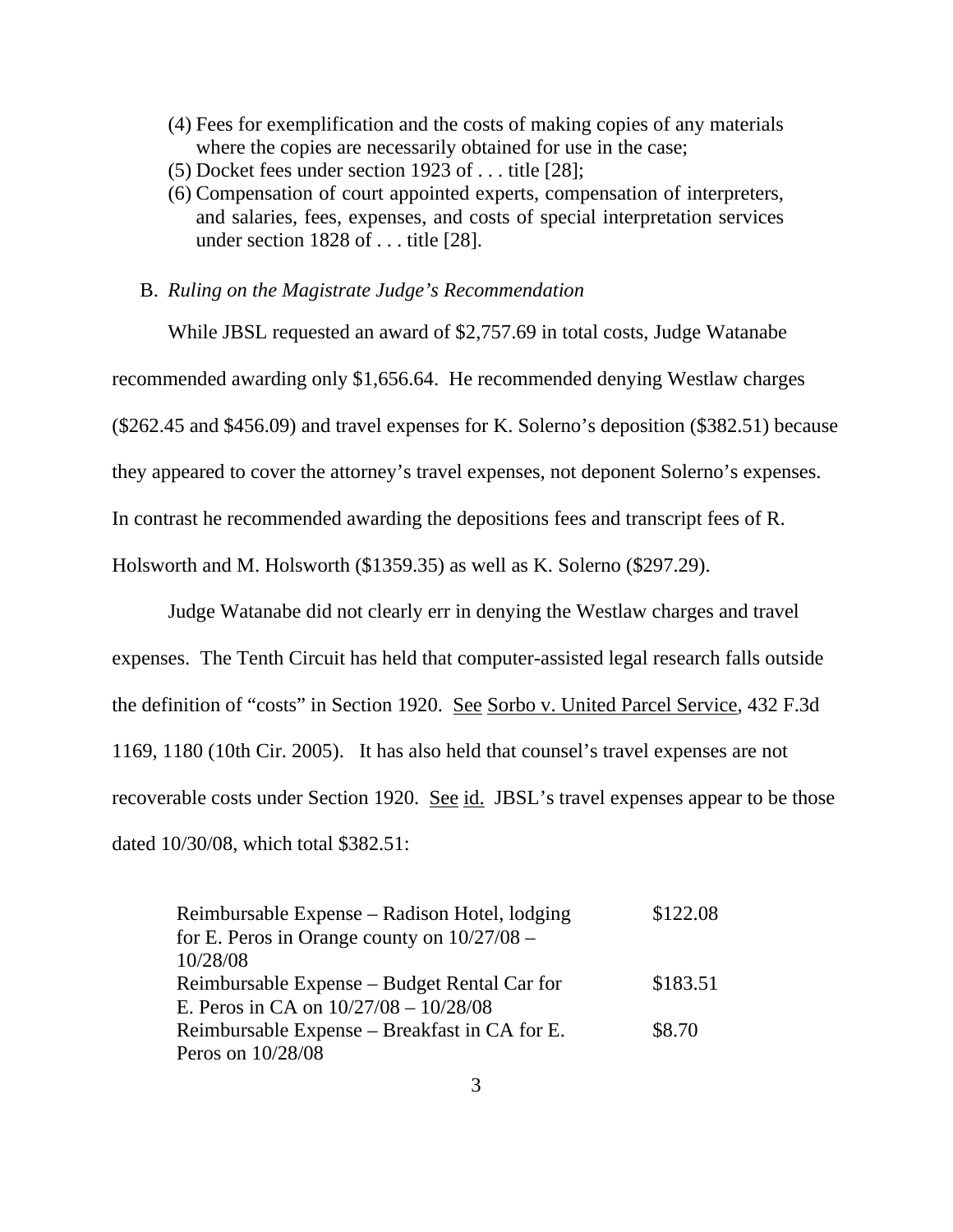| Reimbursable Expense – Lunch in CA for E.    | \$15.79 |
|----------------------------------------------|---------|
| Peros on 10/28/08                            |         |
| Snack in CA for E. Peros on 10/28/08         | \$4.55  |
| Reimbursable Expense – Parking at DIA for E. | \$34.00 |
| Peros on 10/27/08-10/28/08                   |         |
| Federal Express Delivery to V. Hackel on     | \$13.88 |
| 10/23/08                                     |         |

The language of the billing statement suggests that Elizabeth Peros, JBSL's attorney, incurred these travel expenses and that the Federal Express delivery charged related to V. Hackel. Although K. Solerno may have actually incurred these expenses, JBSL offers no explanation for the billing statement's language. Thus, Judge Watanabe did not clearly err by finding these expenses attributable to counsel based on the language of the billing statement.

Judge Watanabe also did not clearly err in awarding as costs the deposition fees and transcripts fees of R. Holsworth, M. Holsworth, and K. Solerno. Section 1290 authorizes recovery of "court reporter fees for transcripts and fees for copies of papers 'necessarily obtained for use in the case.'" See Jones v. Unisys Corp., 54 F.3d 624, 633 (10th Cir. 1955) (quoting 28 U.S.C. § 1920(2),(4)). Ralph and Marcella Holsworth own and operate N-Zyme. Ralph executed the exclusive supply contract, and Marcella managed N-Zyme's relationship with JBSL. Kevin Salerno had "numerous communications" with the Holsworths related to the sale of the product covered by the contract. The fees and transcript costs are adequately described in JBSL's billing statements, totaling \$1,656.64: